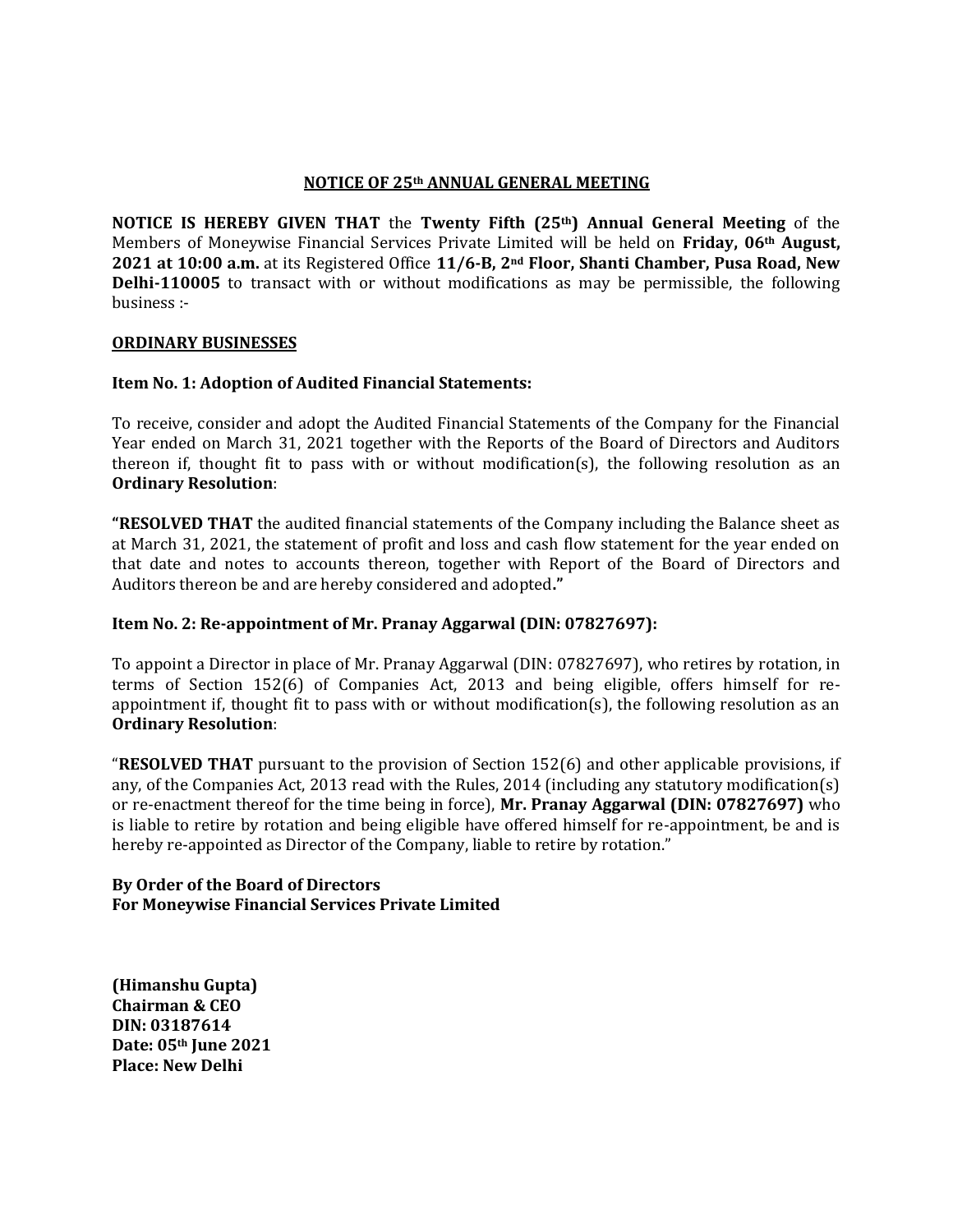#### **NOTES:**

# 1. **A MEMBER ENTITLED TO ATTEND AND VOTE AT THE MEETING IS ENTITLED TO APPOINT A PROXY TO ATTEND AND VOTE (ON A POLL ONLY) INSTEAD OF HIMSELF / HERSELF AND SUCH A PROXY NEED NOT BE A MEMBER OF THE COMPANY.**

The instrument of proxy in order to be effective, should be deposited at the registered office of the Company, duly completed and signed, not less than Forty Eight (48) hours before the commencement of the meeting. A Form of Proxy is enclosed as **(Annexure-A).** Proxies submitted on behalf of the Corporate Members, must be supported by an appropriate resolutions/ Power of Attorney authorizing their representative to attend and vote on their behalf at the meeting.

A person can act as a proxy on behalf of Members not exceeding fifty (50) in number and holding in the aggregate not more than ten percent of the total share capital of the Company carrying voting rights. However, a member holding more than 10% of the total share capital of the Company carrying voting rights may appoint a single person as proxy and such person shall not act as a proxy for any other person or member.

2. Corporate Members intending to send their authorized representatives to attend the meeting are requested to send a certified copy of the Board Resolution/Power of Attorney authorizing their representative to attend and vote on their behalf at the Meeting.

3. The Register of Directors' shareholding will be available for inspection at the meeting.

4. Members/Proxies shall bring the attendance slips **(ANNEXURE-B)** duly filled in for attending the meeting and further requested to bring their copy of annual report.

5. Members seeking any information/document relating to the Accounts, Legal and other matters with respect to the businesses to be transacted at the Annual General Meeting may write to the Company Secretary at the Registered Office of the Company at least seven days in advance of the Meeting.

6. The Route Map of the Venue of the Meeting is enclosed in the Notice **(ANNEXURE-C)**.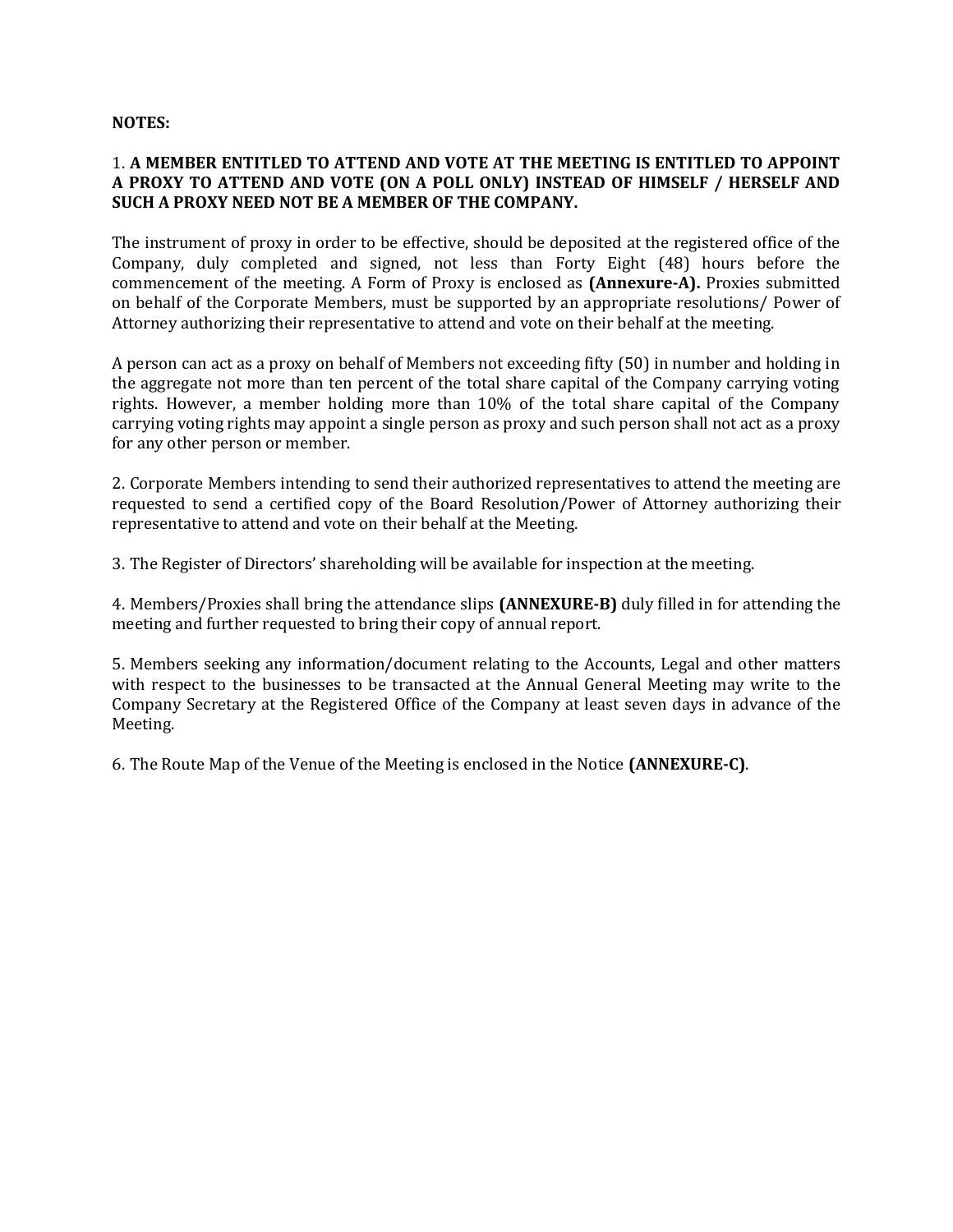## **ANNEXURE TO THE NOTICE DATED 06TH AUGUST, 2021**

**Details of Directors retiring by rotation/ seeking appointment/ re-appointment at the ensuing Annual General Meeting**

**[Pursuant to the provisions of Secretarial Standard on General Meetings ("SS-2"), issued by the Institute of Company Secretaries of India]**

| <b>Name &amp; DIN of Director</b>                | Mr. Pranay Aggarwal                          |  |
|--------------------------------------------------|----------------------------------------------|--|
|                                                  | (DIN: 07827697)                              |  |
| <b>Date of Birth</b>                             | 30.12.1991                                   |  |
| <b>Qualifications</b>                            | Bachelor's degree from University of Delhi;  |  |
|                                                  | and                                          |  |
|                                                  | Qualified Chartered Accountant from the      |  |
|                                                  | Institute of Chartered Accountants of India  |  |
|                                                  | (ICAI)                                       |  |
| Experience (including expertise in<br>specific   | Mr. Aggarwal is Whole time Director of       |  |
| functional area)/Brief Resume                    | Moneywise Finvest Limited, Director in       |  |
|                                                  | Moneywise Financial<br>Services<br>Private   |  |
|                                                  | Limited and Director in Real Estate Advisors |  |
|                                                  | Private Limited. Prior to joining SMC in     |  |
|                                                  | 2016, he was associated with Price           |  |
|                                                  | <b>Waterhouse Coopers.</b>                   |  |
| Terms and Conditions of Appointment              | No Change in terms of appointment            |  |
| Reappointment                                    |                                              |  |
| Remuneration last drawn (including sitting fees, | NOT APPLICABLE                               |  |
| if any)                                          |                                              |  |
| Remuneration proposed to be paid                 | As per existing terms and conditions         |  |
| Date of first appointment on the Board           | 22/03/2018                                   |  |
| Shareholding in the Company as on March 31,      | <b>NIL</b>                                   |  |
| 2021                                             |                                              |  |
| Relationship<br>with<br>other<br>Directors/Key   | None                                         |  |
| <b>Managerial Personnel</b>                      |                                              |  |
| Directorships of other Boards as on March 31,    | Moneywise Finvest Limited                    |  |
| 2021                                             |                                              |  |
| Membership / Chairmanship of Committees of       |                                              |  |
| other Boards as on March 31, 2021                |                                              |  |
|                                                  |                                              |  |
|                                                  |                                              |  |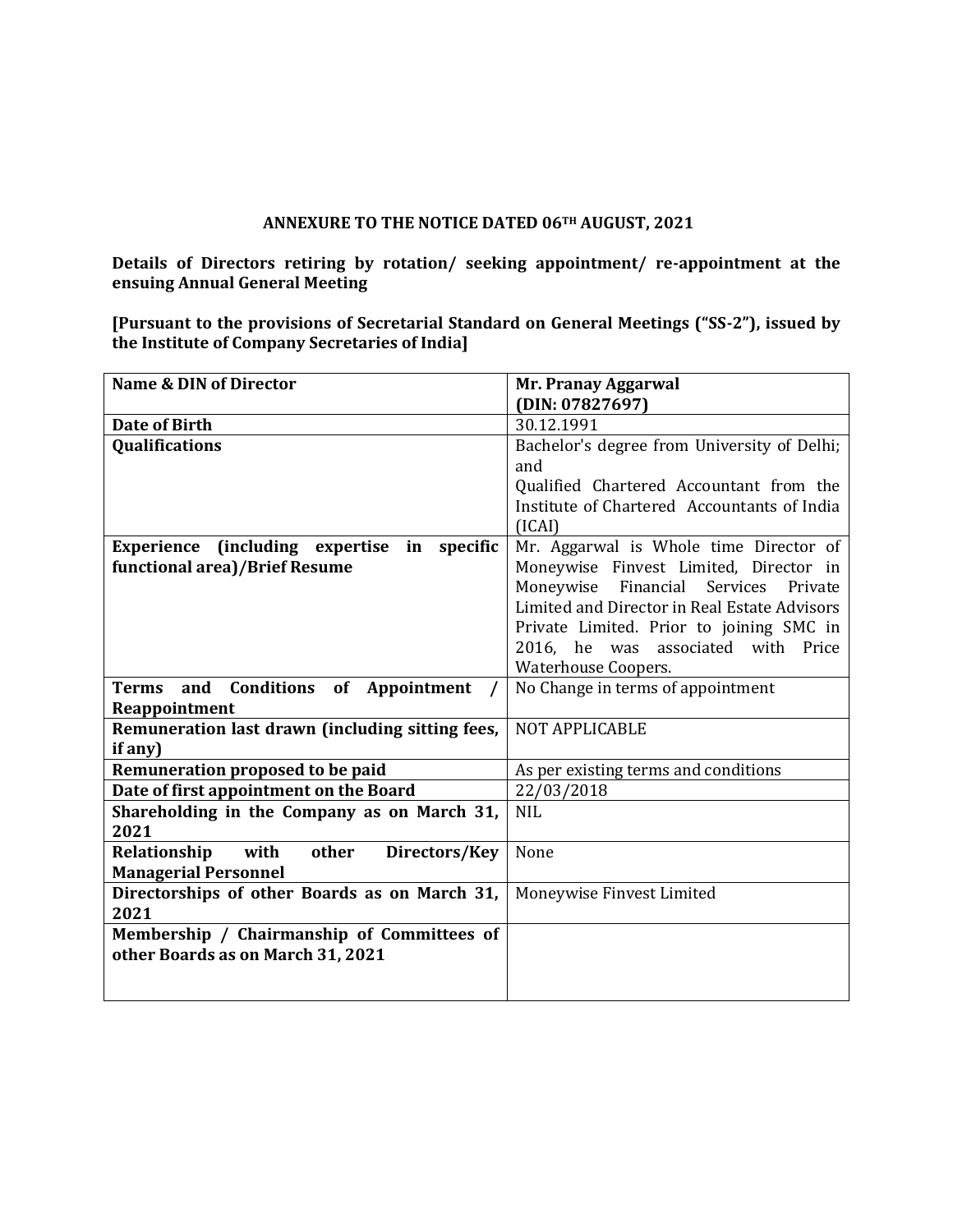**(Annexure-A)**

#### **Form No. MGT-11 PROXY FORM**

# *[Pursuant to Section 105(6) of the Companies Act, 2013 and Rule 19(3) of the Companies (Management and Administration) Rules, 2014]*

# **Moneywise Financial Services Private Limited** CIN: **U51909DL1996PTC353582**

Registered Office: 11/6-B, 2nd Floor, Shanti Chambers, Pusa Road, New Delhi – 110005

| Name of the Member (s) : |  |
|--------------------------|--|
| Registered Address:      |  |
| $E$ -mail ID:            |  |
| Folio No./ Client ID :   |  |
| DPID:                    |  |

I/We, being the member (s) of …………. shares of the above named Company, hereby appoint:

as my/our proxy to attend and vote (on a poll) for me/us and on my/our behalf at the 25<sup>th</sup> (Twenty Fifth) Annual General Meeting of the Members of Moneywise Financial Services Private Limited to be held at **11/6-B, 2nd Floor, Shanti Chamber, Pusa Road, New Delhi-110005** on **Friday, the August 06th, 2021 at 10:00 A.M.** and at any adjournment thereof in respect of such resolutions as are indicated below:

| <b>Resolu</b><br>tion     | <b>Resolution</b>                                                  |     | <b>Option</b>  |  |
|---------------------------|--------------------------------------------------------------------|-----|----------------|--|
| No.                       |                                                                    | For | <b>Against</b> |  |
| <b>Ordinary Business:</b> |                                                                    |     |                |  |
|                           | To receive, consider and adopt the audited financial statements of |     |                |  |
|                           | the Company for the financial year ended on March 31, 2021         |     |                |  |
|                           | together with the Reports of the Board of Directors and Auditors   |     |                |  |
|                           | thereon.                                                           |     |                |  |
|                           | To consider the appointment of Mr. Pranay Aggarwal (DIN:           |     |                |  |
|                           | 07827697) who retires by rotation and being eligible, offer        |     |                |  |
|                           | himself for re-appointment.                                        |     |                |  |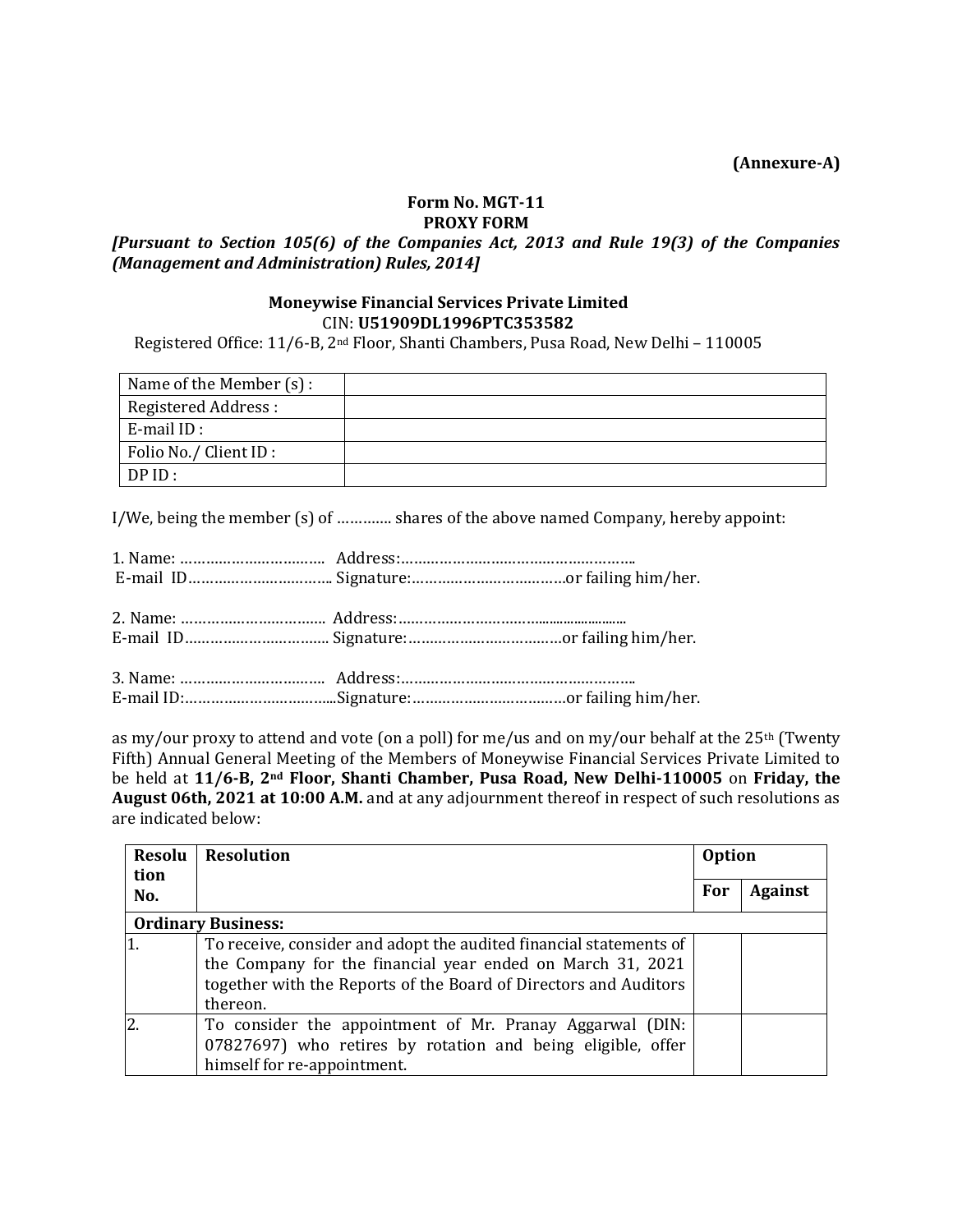Affix Revenue Stamp not less than Re. 1

Signed this……..… ………. day of………….…… 2021

**Signature of Member(s)**………………………………. **Signature of Proxy holder(s)**…………………………..

#### **Notes:**

- 1. This form of proxy in order to be effective should be duly completed and deposited at the Registered office of the Company, not less than 48 hours before the commencement of the Meeting.
- 2. For the Resolutions, Explanatory Statement and Notes, please refer to the Notice of the 25<sup>th</sup> Annual General Meeting of the company.
- 3. This is only optional. Please put a ' $\sqrt{ }$ ' in the appropriate column against the resolution indicated in the box. If you leave the 'For' or 'Against' column blank against any or all the resolutions, your proxy will be entitled to vote in the manner as he/she thinks appropriate.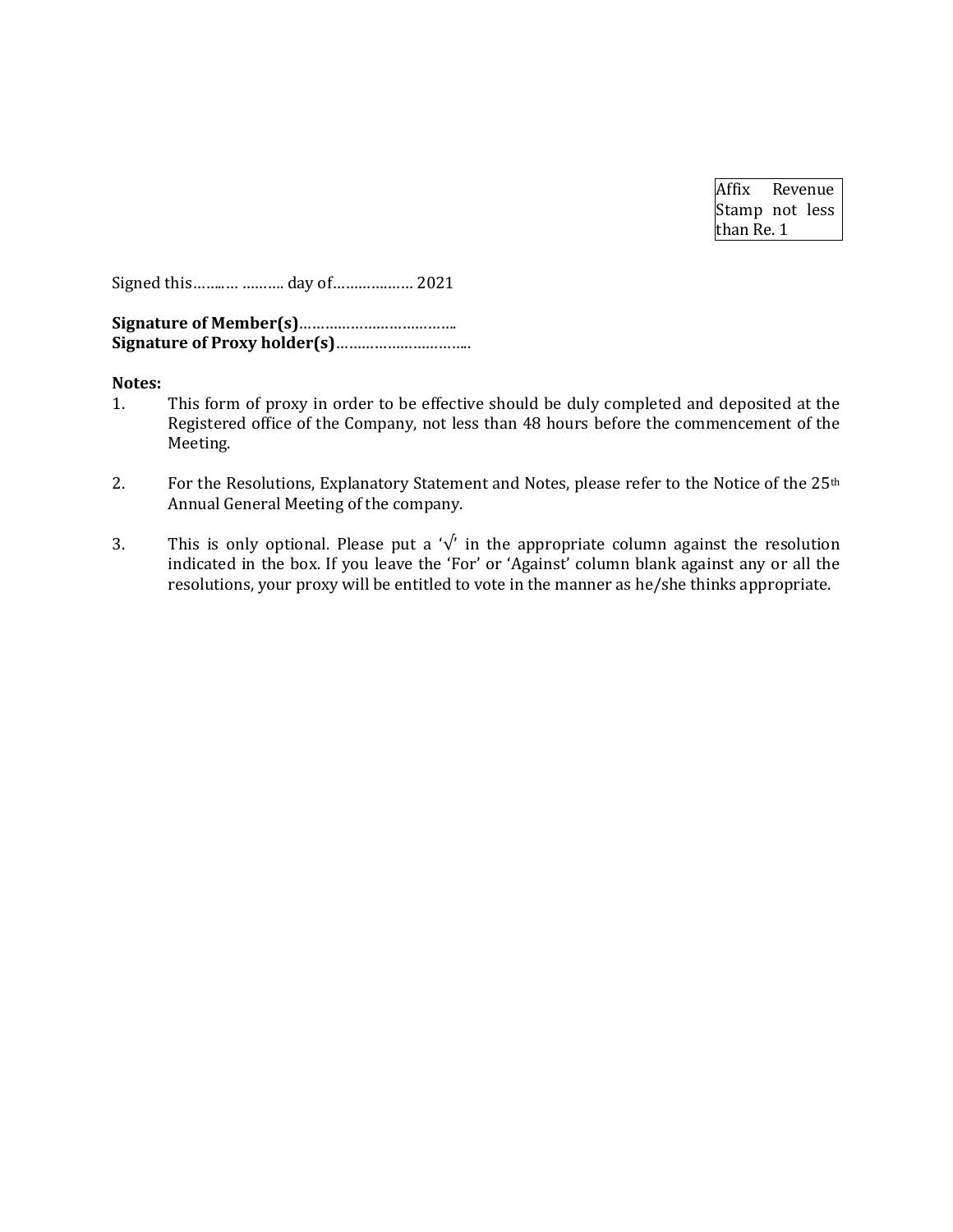**(Annexure-B)**

# **ATTENDANCE SLIP (THE ATTENDANCE SLIP DULY FILLED IN IS TO BE HANDED OVER AT THE ENTRANCE OF THE MEETING HALL)**

## **Moneywise Financial Services Private Limited**

CIN: U51909DL1996PTC353582 Registered Office: 11/6-B, 2nd Floor, Shanti Chambers, Pusa Road, New Delhi – 110005.

| <b>FOR DEMAT SHARES</b> | <b>FOR PHYSICAL SHARES</b> |
|-------------------------|----------------------------|
| DP ID                   | REGD. FOLIO NO.            |
| <b>CLIENT ID</b>        | <b>NO. OF SHARES HELD</b>  |

Full name of the member attending \_\_\_\_\_\_\_\_\_\_\_\_\_\_\_\_\_\_\_\_\_\_\_\_\_\_\_\_\_\_\_\_\_\_\_

Name of the Proxy \_\_\_\_\_\_\_\_\_\_\_\_\_\_\_\_\_\_\_\_\_\_\_\_\_\_\_\_\_\_\_\_\_\_\_\_\_\_

(To be filled in if Proxy Form has been duly deposited with the Company)

I/We hereby record my/our presence at the **25th (Twenty Fifth) Annual General Meeting** of the Members of **Moneywise Financial Services Private Limited** to be held at "**11/6-B, 2nd Floor, Shanti Chambers, Pusa Road, New Delhi – 110 005**" on **Friday, the August 06th, 2021 at 10:00 A.M.**

> Name of the Member/Proxy In Block Letters Signature of the Member/Proxy

### **Notes:**

- 1. Only Member/Proxy holder can attend the Meeting.
- 2. Please complete the Folio and name of the Member/Proxy holder, sign this Attendance Slip and hand it over duly signed at the Attendance Verification Counter at the entrance of the Meeting Hall.
- 3. Persons attending the Annual General Meeting are requested to bring their copies of Annual Report